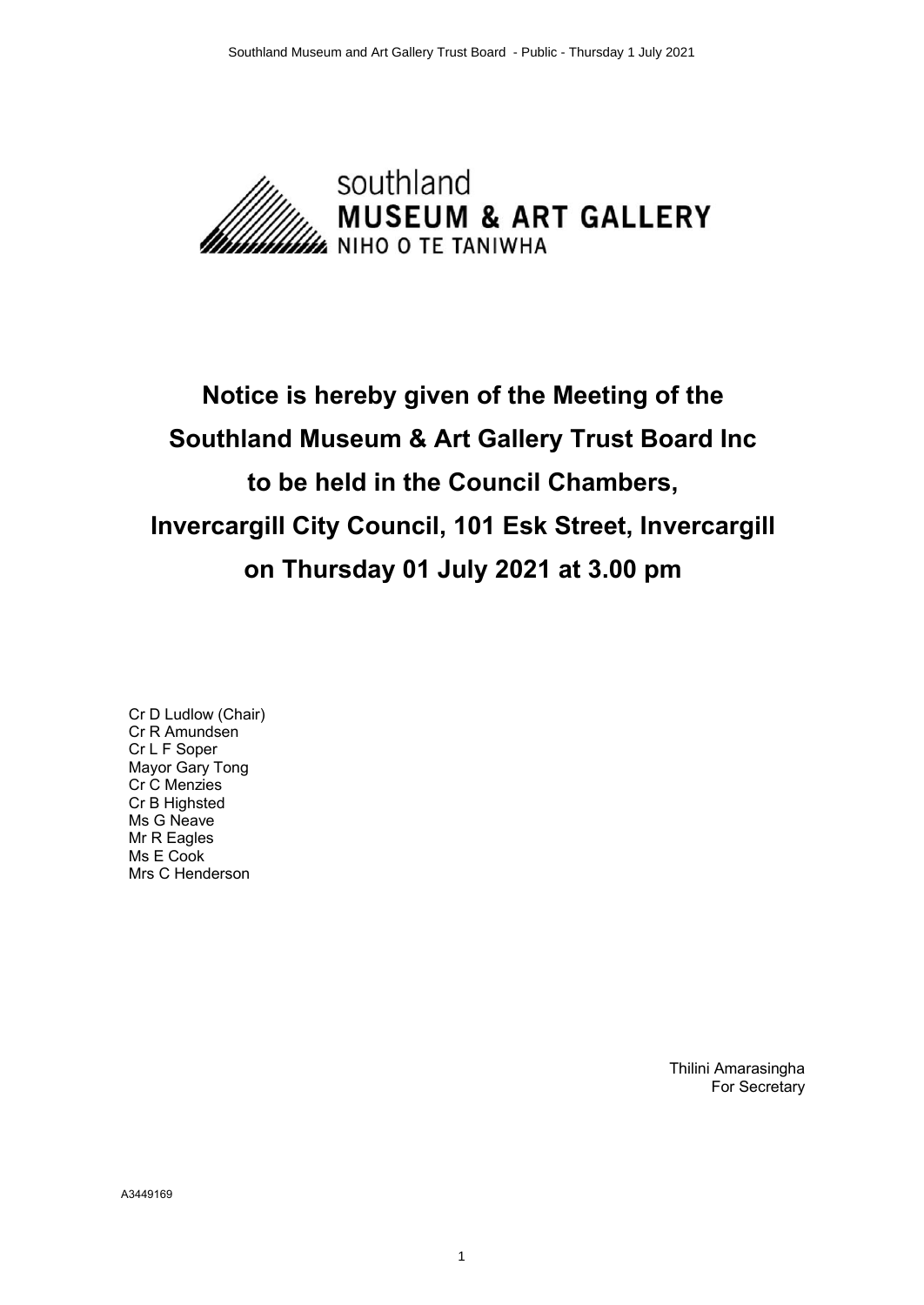## **Southland Museum and Art Gallery Trust Board - Public**

01 July 2021 03:00 PM

## **Agenda Topic**

- 1. Apologies
- 2. [Interest Register \(A2531243\)](#page-2-0)
- 3. [Minutes of the Meeting held on 3 June 2021 \(A3453383\)](#page-5-0)
	- 3.1 Matters Arising
- 4. [Action Sheet \(A3453056\)](#page-9-0)
- 5. Reports
	- 5.1 [SMAG Manager's Report for May 2021 \(A3442781\)](#page-10-0)
- 6. Financials
	- 6.1 [Financial Report \(A3451946\)](#page-13-0)
		- 6.1.1 [Appendix 1 Items for Review 2021-2022 \(A3451964\)](#page-14-0)
- 7. Correspondence
- 8. General Business
- 9. [Public Excluded Session](#page-15-0)

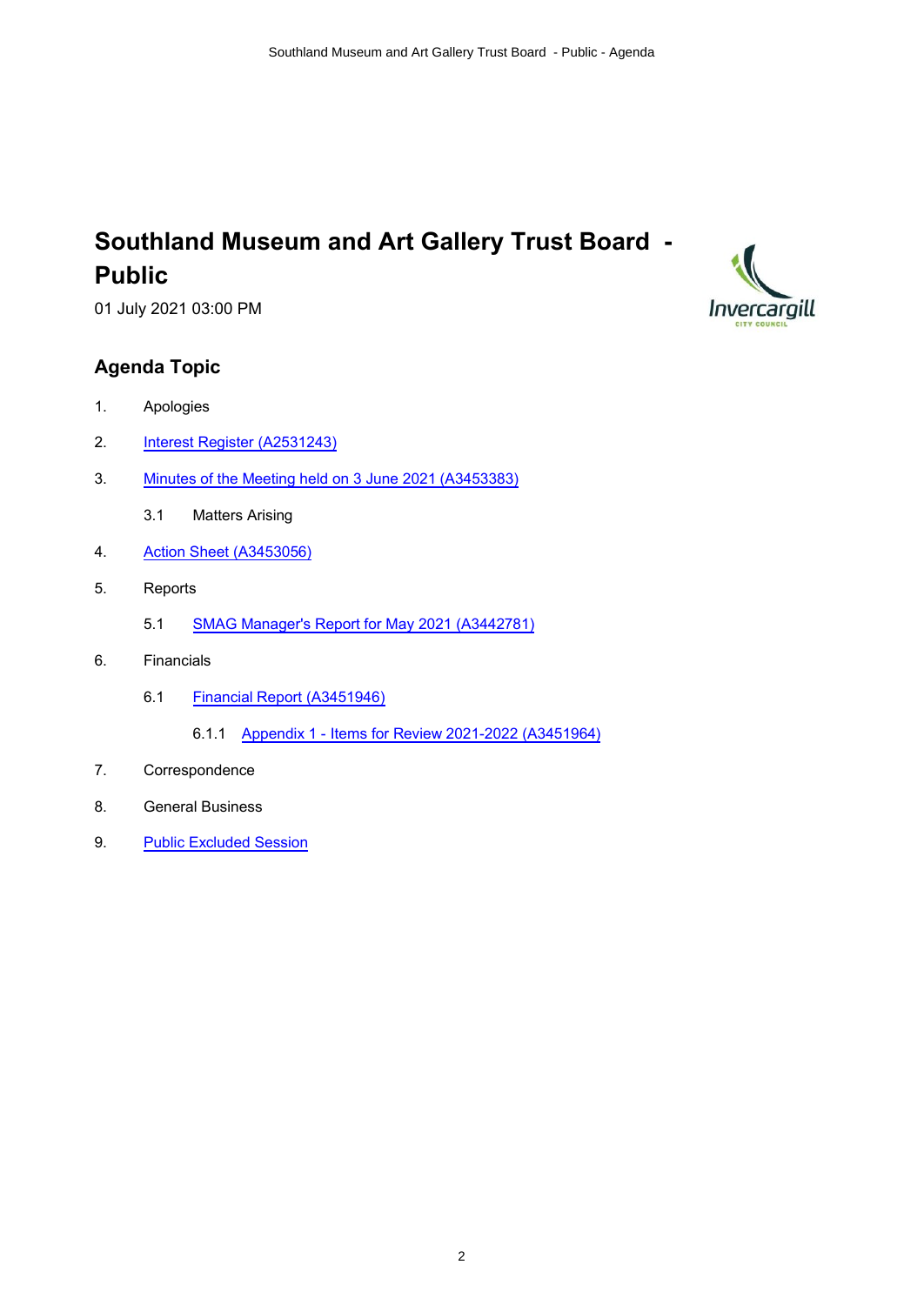<span id="page-2-0"></span>

|                                                              | A2531243                      |
|--------------------------------------------------------------|-------------------------------|
| Southland Museum & Art Gallery Trust Board Interest Register | Last updated:<br>25 June 2021 |
|                                                              |                               |

| <b>Current</b>          |                 |                |    |                                                                                                                                                                                                                                                                                                           |                                                                                                                                                                                        |                |
|-------------------------|-----------------|----------------|----|-----------------------------------------------------------------------------------------------------------------------------------------------------------------------------------------------------------------------------------------------------------------------------------------------------------|----------------------------------------------------------------------------------------------------------------------------------------------------------------------------------------|----------------|
| <b>Full name</b>        | <b>Position</b> | <b>From</b>    | To | <b>Entity</b>                                                                                                                                                                                                                                                                                             | Interest                                                                                                                                                                               | <b>Comment</b> |
| Cr Darren Ludlow        | Trustee         | 17 Nov<br>2004 |    | Invercargill City Council<br>Radio Southland<br><b>Healthy Families Invercargill</b><br>Murihiku Maori Wardens Incorporated<br>Southland Community Law Centre<br>Thrive Community Trust<br>Invercargill Venue & Events Management Limited<br><b>Environment Southland</b>                                 | Councillor<br>Manager<br><b>Board Member</b><br><b>Board Member</b><br><b>Board Member</b><br><b>Board Member</b><br>Director<br>Lyndal Ludlow(wife) - Councillor                      |                |
| Cr Rebecca Amundsen     | Trustee         | 7 Nov<br>2017  |    | Invercargill City Council<br>Southland Regional Heritage Committee<br>Venture Southland<br>Invercargill City Charitable Trust<br>Dan Davin Literary Foundation<br>Archdraught Limited<br><b>BP ORR Limited</b><br><b>TASK Limited</b><br>Heritage South<br>Arts Murihiku                                  | Councillor<br>Member<br><b>ICC Council Representative</b><br>Trustee<br>Trustee<br>Director / Shareholder<br>Director / Shareholder<br>Director / Shareholder<br>Contractor<br>Trustee |                |
| Cr Lesley Frances Soper | Trustee         | 23 Mar<br>2021 |    | <b>Invercargill City Council</b><br>Breathing Space Southland Trust (Emergency Housing)<br>Omaui Tracks Trust<br>National Council of Women (NCW)<br>Citizens Advice Bureau<br>Southland ACC Advocacy Trust<br>Southern District Health Board<br>Southland Warm Homes Trust<br>Southland Food Rescue Trust | Councillor<br>Chair<br>Director<br>Secretary / Treasurer<br>Member<br><b>Board Member</b><br>Employee<br>Member<br>Member                                                              |                |
| Mayor Gary Tong         | Trustee         | 18 Dec<br>2019 |    | Southland District Council<br>Koha Kai and Borland Lodge                                                                                                                                                                                                                                                  | Mayor<br>Trustee                                                                                                                                                                       |                |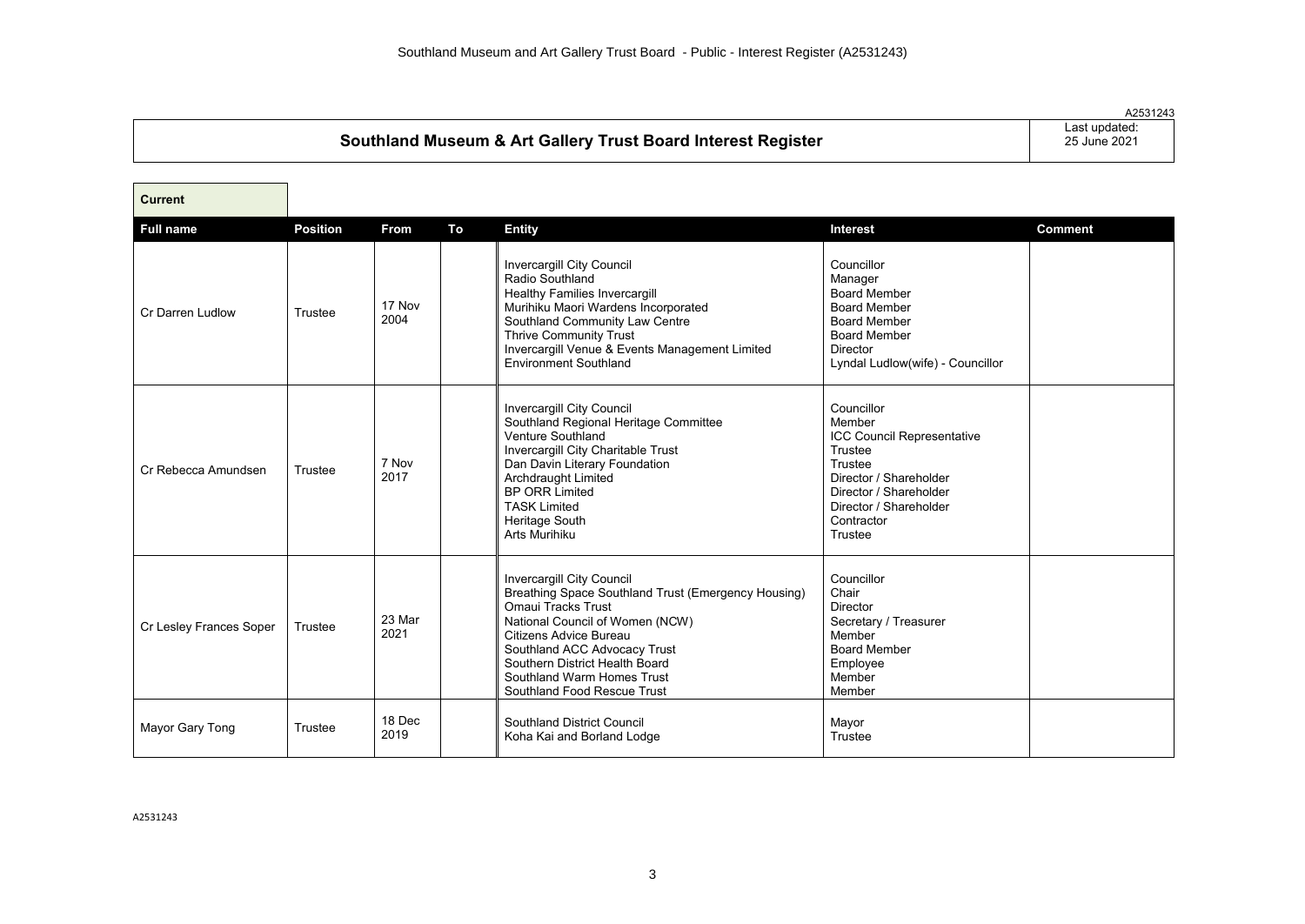| <b>Current</b>                      |                 |                |    |                                                                                                                                                                                                                                                                                                                                                                                                                                                                                                                                                                                                                                                                                                           |                                                                                                                                                                                                                              |                |
|-------------------------------------|-----------------|----------------|----|-----------------------------------------------------------------------------------------------------------------------------------------------------------------------------------------------------------------------------------------------------------------------------------------------------------------------------------------------------------------------------------------------------------------------------------------------------------------------------------------------------------------------------------------------------------------------------------------------------------------------------------------------------------------------------------------------------------|------------------------------------------------------------------------------------------------------------------------------------------------------------------------------------------------------------------------------|----------------|
| <b>Full name</b>                    | <b>Position</b> | From           | To | <b>Entity</b>                                                                                                                                                                                                                                                                                                                                                                                                                                                                                                                                                                                                                                                                                             | <b>Interest</b>                                                                                                                                                                                                              | <b>Comment</b> |
| <b>Cr Christine Mary</b><br>Menzies | Trustee         | 18 Dec<br>2019 |    | Southland Youth One Stop Shop<br>Winton Medical Centre and Central Southland Hospital<br>Trust<br><b>Southland District Council</b><br>Barnardos / Ministry of Education<br>Social Workers Registration Board                                                                                                                                                                                                                                                                                                                                                                                                                                                                                             | Trustee<br>Chair<br>Councillor<br>Employee<br><b>Committee Member</b>                                                                                                                                                        |                |
| Cr Bret Highsted                    | Trustee         | 10 Mar<br>2020 |    | <b>Broadacres Ltd</b><br><b>CPC Investments Ltd</b><br>CPC Properties Ltd<br>Fert Wholesale Direct Ltd<br>Global Vehicle Leasing 2009 Ltd<br>Gore A&P Joint Management Committee<br><b>Gore District Council</b><br>Hokonui Heritage Centre Trust<br>Honunui Moonshine Museum Charitable Trust<br>North Road Storage Ltd<br>Southland Warm Homes Trust<br>Stoney Creek Station Ltd<br>The Terraces Ltd<br>Tulbury Heights Ltd<br>Tulloch Farm Glendhu Ltd<br><b>Tulloch Ltd</b><br>Tulloch Milk Logistics Ltd<br>Tulloch Properties Christchurch Ltd<br><b>Tulloch Group Ltd</b><br>Croydon Aviation Heritage Trust<br>Mataura Valley Milk Ltd<br>Southern Skies Properties Ltd<br>Deep South Storage Ltd | Director<br>Director<br>Director<br>Director<br>Director<br>Chair<br>Councillor<br>Trustee<br>Trustee<br>Director<br>Trustee<br>Director<br>Director<br>Director<br>Director<br>Director<br>Director<br>Director<br>Employee |                |
| Roger Eagles                        | Trustee         | 06 Sep<br>2018 |    | Eagles Eagles Redpath<br>FINA Masters Swimming Committee<br>Aquatic NZ Inc<br>Grose Investments Limited<br>Swimming Southland Inc                                                                                                                                                                                                                                                                                                                                                                                                                                                                                                                                                                         | Partner<br>Member<br>Chair<br>Director<br><b>Board Member</b>                                                                                                                                                                |                |

A2531243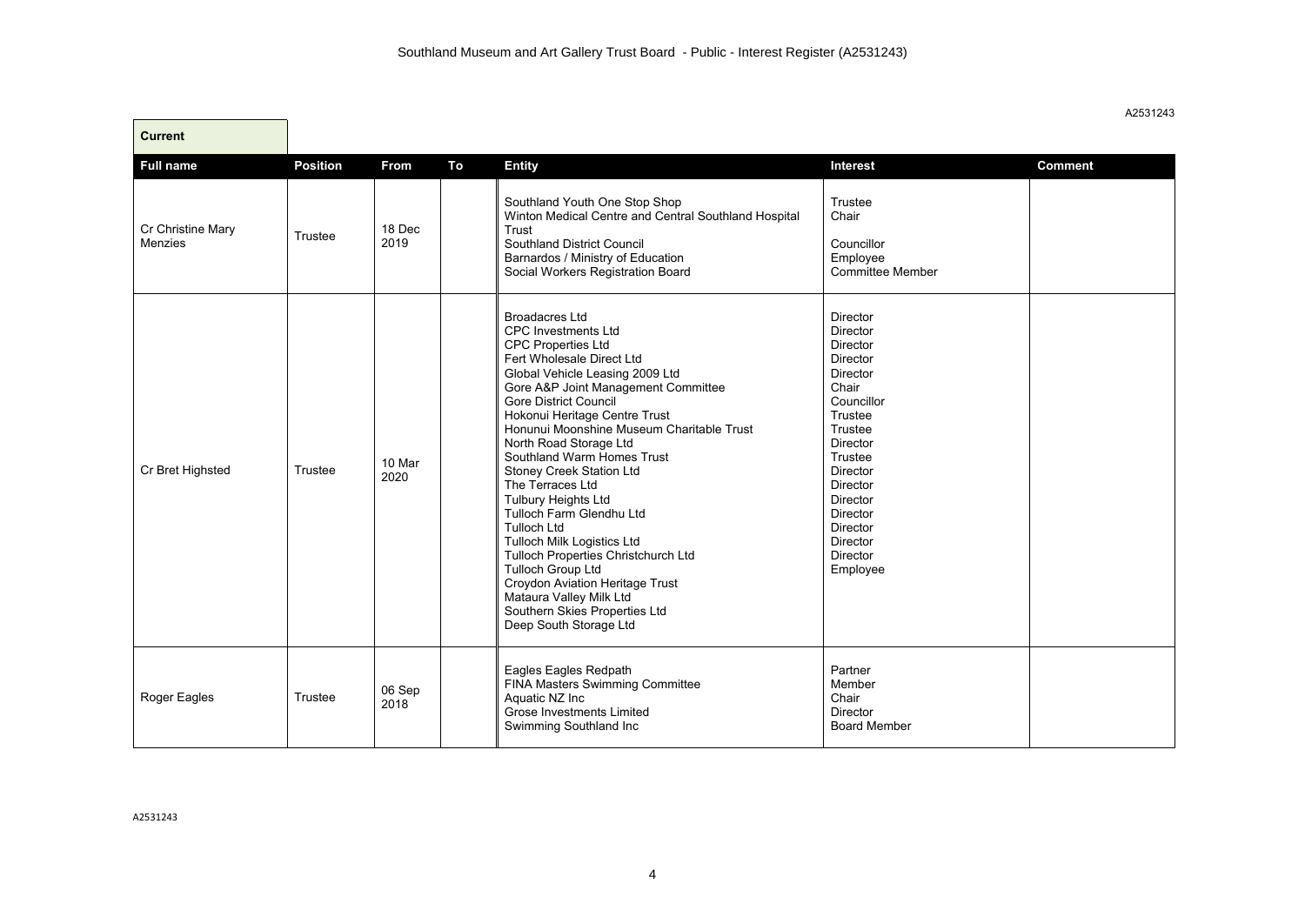| <b>Current</b>                 |                                                |                |    |                                                                                                                                                                                                                                                                                                                                                                                                                                                                                     |                                                                                                                                                                                                  |                |
|--------------------------------|------------------------------------------------|----------------|----|-------------------------------------------------------------------------------------------------------------------------------------------------------------------------------------------------------------------------------------------------------------------------------------------------------------------------------------------------------------------------------------------------------------------------------------------------------------------------------------|--------------------------------------------------------------------------------------------------------------------------------------------------------------------------------------------------|----------------|
| <b>Full name</b>               | <b>Position</b>                                | <b>From</b>    | To | <b>Entity</b>                                                                                                                                                                                                                                                                                                                                                                                                                                                                       | <b>Interest</b>                                                                                                                                                                                  | <b>Comment</b> |
| <b>Gwen Neave</b>              | Trustee                                        | 28 Nov<br>2001 |    | Southland Community Education Programme Incorp<br>N Z Council Of Victim Support Groups Incorp<br>Invercargill and Districts Victim Support Grp Incorp<br>Arts Murihiku                                                                                                                                                                                                                                                                                                              | <b>Executive Member</b><br><b>Board Member</b><br><b>Committee Member</b>                                                                                                                        |                |
| Christine (Chris)<br>Henderson | Trustee                                        | 5 Dec<br>2019  |    | Friends of the Southland Museum and Art Gallery<br>Southland Branch of Forest and Bird<br>Southland Astronimical Society                                                                                                                                                                                                                                                                                                                                                            | Chairman<br>Chairman<br>Member                                                                                                                                                                   |                |
| Evelyn Cook                    | Trustee                                        | 4 July<br>2019 |    | Police Iwi Liaison<br>Museum Iwi Liaison<br>Te Rūnanga o Ngāi Tahu<br>Te Whānau a Neke Trust<br>Rakiura Māori Land Trust<br><b>Strengthening Families</b><br>Waihōpai Rūnaka<br>Te Rūnaka o Awarua<br>Te Awhi Rito<br><b>CDEM</b><br>CEG<br>Otago Emergency Response Iwi Liaison<br>Hui Amorangi o Te Wai Pounamu Trust Board                                                                                                                                                       | Awarua<br>Awarua<br>Beneficiary<br>Owner<br>Owner<br>Iwi Representative<br>Member<br>Member<br>Representing SMAG<br>Representing Iwi<br>Representing Iwi<br>Representing Murihiku Iwi<br>Trustee |                |
| <b>Steve Gibling</b>           | ICC Group<br>Manager                           |                |    | Invercargill City Council                                                                                                                                                                                                                                                                                                                                                                                                                                                           | Group Manager - Leisure and<br>Recreation                                                                                                                                                        |                |
| Wayne Marriott                 | Manager-<br>Museum and<br>Heritage<br>Services |                |    | Invercargill City Council<br><b>Horizon Energy Limited</b><br>Whakatane & District Historical Society Scholarship Trust<br>Whakatane & District Historical Society<br>New Zealand Society of Genealogists<br>Ohope Beach Primary School BOT<br><b>BOP Acacia Charitable Trust</b><br>Whakatane Masonic Properties Limited<br>Te Waipounamu Museums Company Limited<br>Art & Acre Limited<br>Judicial Justice of the Peace (Invercargill)<br>Justice of the Peace (EBOP - Committee) | Manager - Museum and Heritage<br><b>Services</b><br>Historian<br>Chair & Director<br>Vice-President<br>Member<br>Finance<br>Chair & Director<br>Director<br>Director<br>Director                 |                |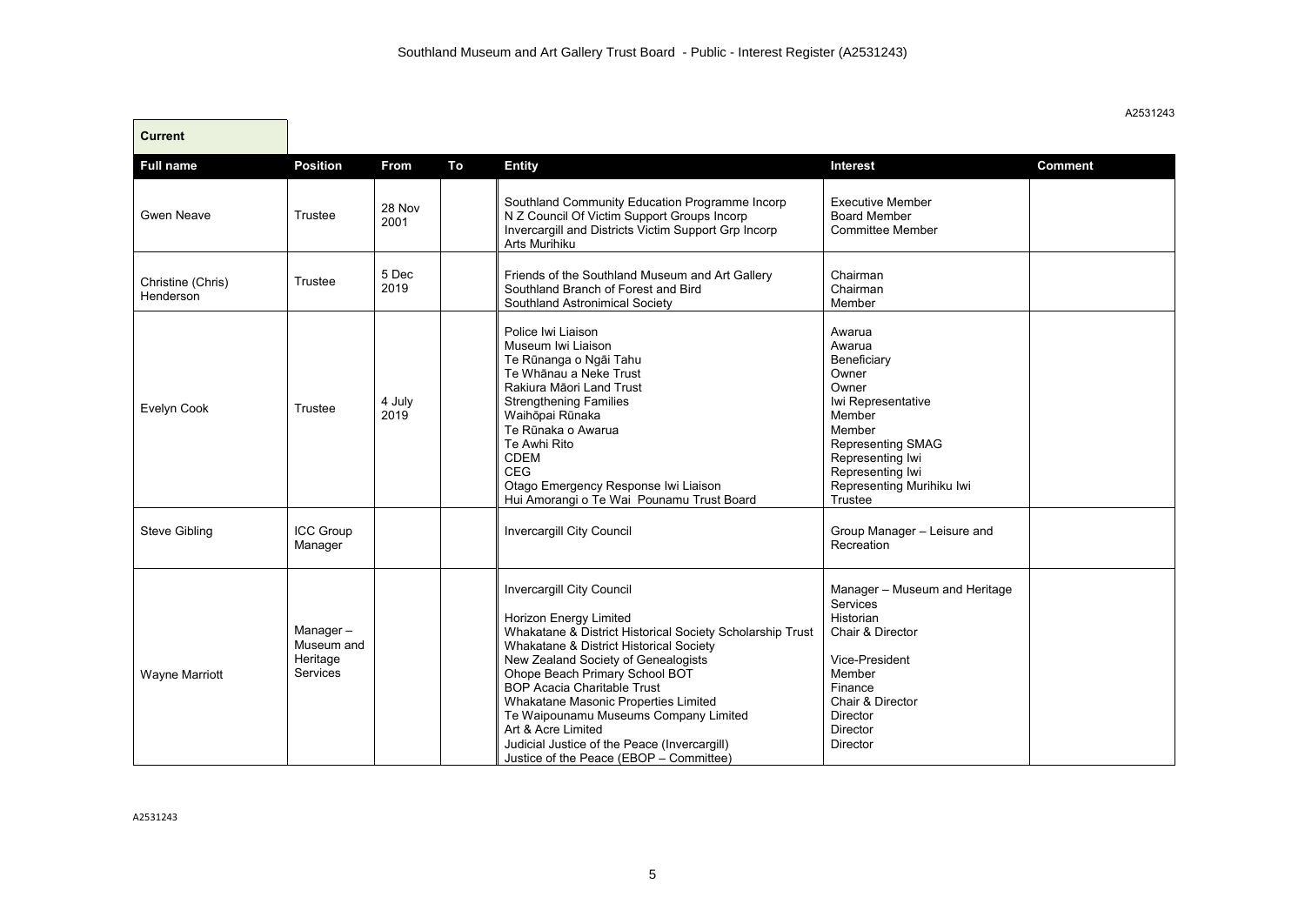#### <span id="page-5-0"></span>**MINUTES OF THE SOUTHLAND MUSEUM AND ART GALLERY TRUST BOARD HELD IN THE COUNCIL CHAMBERS, INVERCARGILL CITY COUNCIL, 101 ESK STREET, INVERCARGILL ON THURSDAY 03 JUNE 2021 AT 3.00 PM**

| <b>PRESENT:</b> | Cr D Ludlow (Chair)               |
|-----------------|-----------------------------------|
|                 | Cr Amundsen                       |
|                 | Cr I Soper                        |
|                 | Mayor G Tong (Via Zoom platform)  |
|                 | Cr C Menzies                      |
|                 | Cr B Highsted (Via Zoom platform) |
|                 | Ms G Neave                        |
|                 | Mr R Eagles                       |
|                 | Ms E Cook                         |
|                 | Mrs C Henderson                   |
|                 |                                   |
|                 |                                   |

| <b>IN ATTENDANCE:</b> | Mr S Gibling (Group Manager - Leisure and |
|-----------------------|-------------------------------------------|
|                       | Recreation)                               |
|                       | Mr W Marriott (Manager – Museum and       |
|                       | Heritage Services)                        |
|                       | Mr S Craig (Management Accountant)        |
|                       | Mrs T Amarasingha (Secretary)             |
|                       |                                           |

#### 2. **APOLOGIES**

Cr Duffy, Cr Amundsen for lateness.

Moved Cr Ludlow, seconded Ms Cook and **RESOLVED** that the apologies be accepted.

#### 3. **INTEREST REGISTER**

A2531243

Members to review the interest register and send any updates to Thilini Amarasingha.

## 4. **CONFIRMATION OF MINUTES OF THE MEETING HELD ON 6 MAY 2021**

A3422892

Moved Cr Soper, seconded Cr Menzies and **RESOLVED** that the minutes of the meeting held on Thursday 6 May 2021 be accepted as a true and correct record.

### 4.1 **Matters Arising from Previous Minutes**

Nil.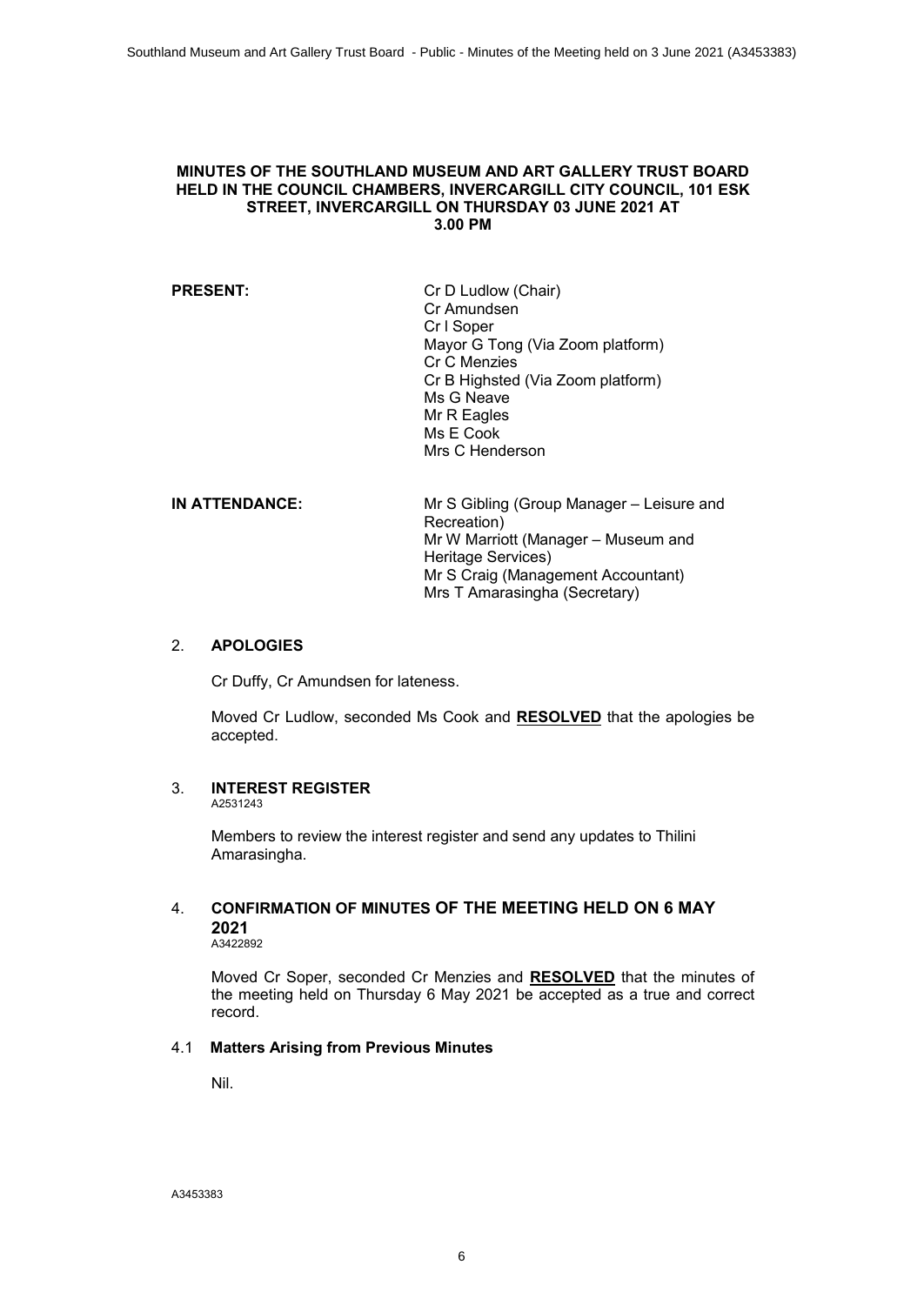#### 5. **ACTION SHEET**

A3424300

Ms Neave provided an update on Item No 1 – Discussed with Jane Davis's Family.

Mr Marriot provided an update regarding Hazard Report and mentioned that details attached on the Manger's Report.

#### 6. **ITEMS FOR REVIEW** A3022453

Nil.

#### 7. **REPORTS**

#### 7.1 **SMAG Managers Report for April 2021** A3407827

Mr Marriot spoke to the report.

Master list of acquisitions has been reviewed by the Staff Acquisition Committee.

Mr Marriott also updated the board regarding nitrate film and highlighted that the situation should be considered as normal museum conditions.

**Note:** Cr Amundsen joined the meeting at 3.21 pm.

Moved Ms Cook, seconded Cr Soper and **RESOLVED** that the Southland Museum and Art Gallery Trust Board:

- 1. Receive the report "SMAG Managers' Report for April 2021".
- 2. Receive the Acquisition Master List 2020.
- 3. Note the revised lower risk of the nitrate negative film collection.
- 4. Approve the nitrate negative film collection remain in current storage, with temperature continuing to be monitored and physical checks of the material every two months.
- 5. Continue to relocate any nitrate movie film received to Nga Taonga Sound & Vision.

#### 8. **FINANCIALS**

8.1 Financial Report A3422514

> Mr Craig spoke to the report and provided update on Term Deposit Renewal.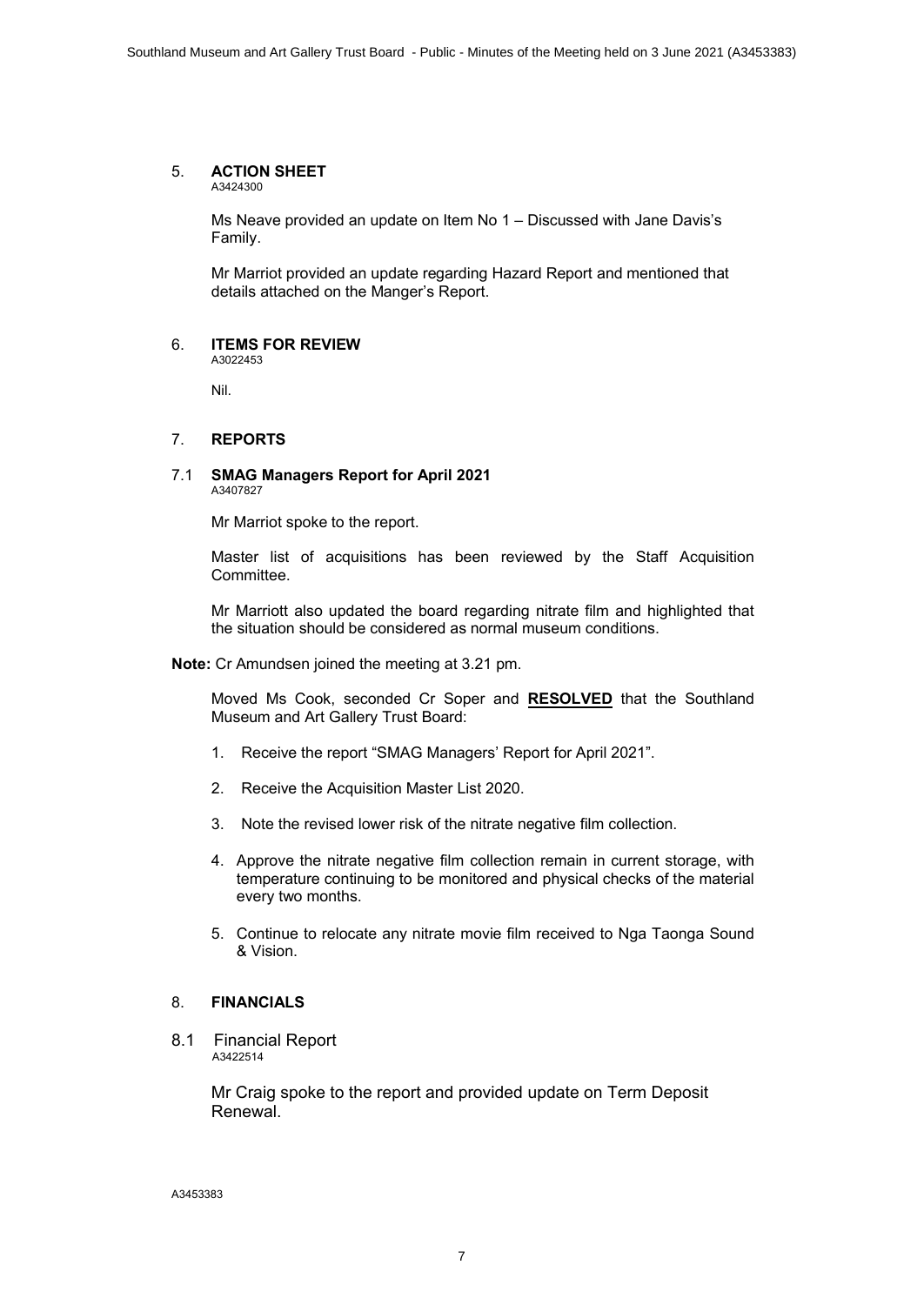Moved Cr Soper, seconded Ms Cook and **RESOLVED** that the Southland Museum and Art Gallery Trust Board approve the Term Deposit Renewal for 9 Months.

Mr Craig took the Board through the Prevention of Fraud, Dishonesty and Corruption Policy and suggested minor changes to amend the policy. To add "or " in between assets collections at the second bullet point under Definitions section. To add "or" in between assets museum collections at the last bullet point under Definitions section.

Moved Cr Amundsen, seconded Cr Soper and **RESOLVED** that the Southland Museum and Art Gallery Trust Board approve the amended Prevention of Fraud, Dishonesty and Corruption Policy (Appendix 1).

Moved Cr Ludlow, seconded Ms Neave and **RESOLVED** that the Southland Museum and Art Gallery Trust Board receive the "Financial Report".

#### 10**. GENERAL BUSINESS**

Mr Eagles asked three questions as below:

- 1. What is the quality of the SMAG collection?
- 2. Going forward, do we have a plan or vision for the SMAG collection?
- 3. From the above, is it possible for the Board to have a more focussed view about the future?

Mr Marriot provided the brief overview of the question and the following are the main points highlighted.

- ∑ Mr Marriot explained the historic factors related to the acquisition and quality of the collection and also mentioned that every collection has its own measurements in relation to the quality.
- ∑ Mr Marriot also suggested that independent person should carry the valuation of the collection and decide the relevance of the collections for Invercargill and national interests.
- ∑ Acquisition Policy is important for the acquisition process to consider relevancy.
- The weaknesses of the collection such as ability of acquisition of items that come up for sale with the current process, policy and in terms of availability of sufficient funds.
- SMAG has an electronic data base and set of register book volumes to keep the records of the collections.
- SMAG is working on attracting funders for additional bequests for the purpose of acquisition.

Cr Soper mentioned that the importance of having an updated database is to avoid duplicate objects in the museum collection.

Cr Menzies mention that the information has provided in detailed and thanked Mr Marriot for the hard work.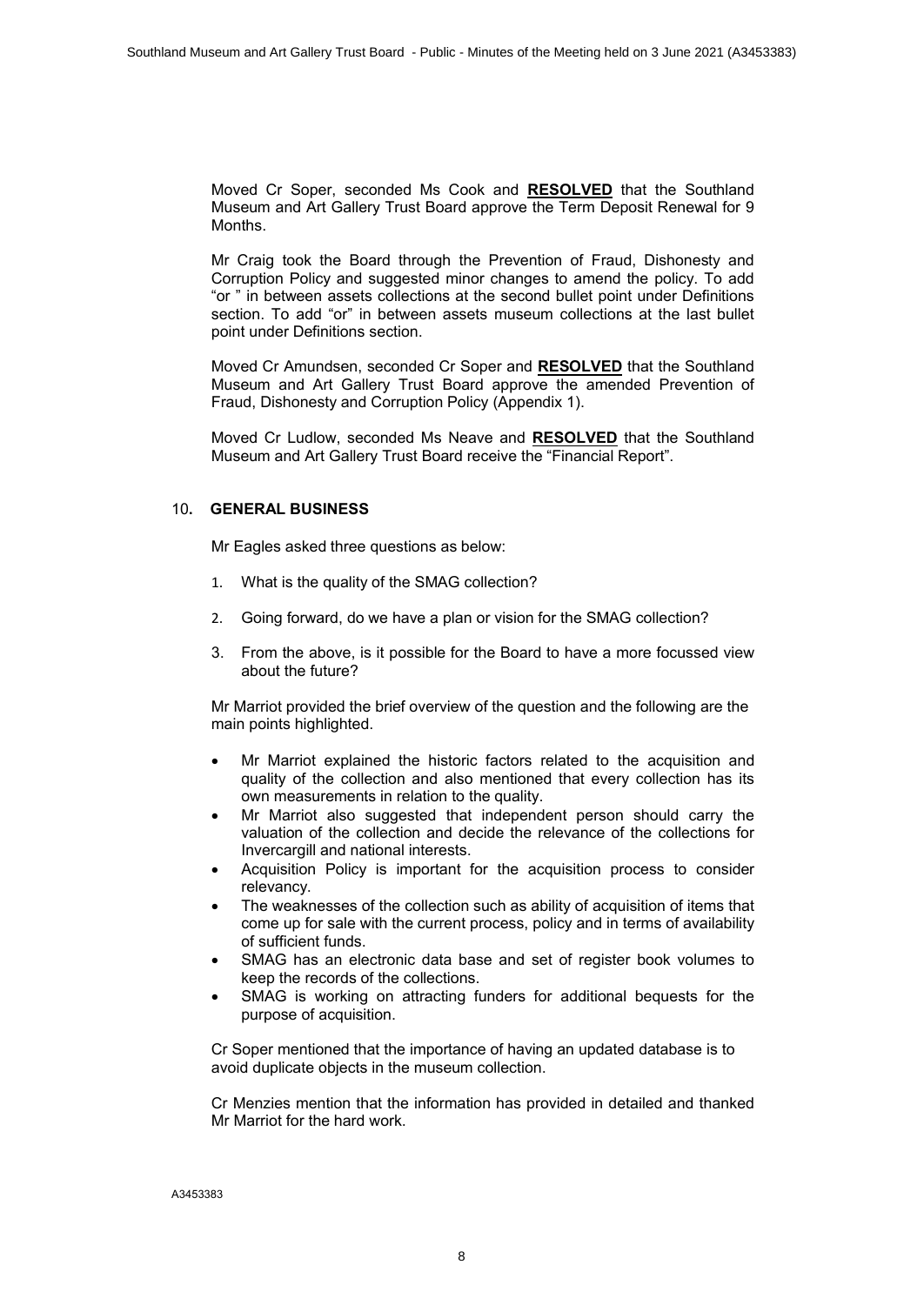#### 11. **PUBLIC EXCLUDED SESSION**

Moved Cr Ludlow, seconded Cr Soper and **RESOLVED** that the public be excluded from the following parts of the proceedings of this meeting,

- (a) Conformation of the Minutes of the Public Excluded Session Held on 6 May 2021.
- (b) Statement of Intent for the Financial Report Ending 30 June 2020 (Draft)

The general subject of each matter to be considered while the public is excluded, the reason for passing this resolution in relation to each matter, and the specific grounds under Section 48(1) of the Local Government Official Information and Meetings Act 1987 for the passing of this resolution are as follows:

| <b>General subject of</b><br>each matter to be<br>considered                                           | <b>Reason for passing</b><br>this resolution in<br>relation to each<br>matter                                                                                                                                 | Ground(s)<br>under<br>Section 48(1) for the<br>passing<br>this<br>оf<br>resolution                                                                                                                           |
|--------------------------------------------------------------------------------------------------------|---------------------------------------------------------------------------------------------------------------------------------------------------------------------------------------------------------------|--------------------------------------------------------------------------------------------------------------------------------------------------------------------------------------------------------------|
| (a) Confirmation of<br>the Minutes of the<br><b>Public Excluded</b><br>Session Held on<br>1 April 2021 | Section 7(2)(i)<br>Enable any local<br>organisation holding<br>the information to carry<br>on, without prejudice or<br>disadvantage,<br>negotiations (including<br>commercial and<br>industrial negotiations) | Section $48(1)(a)$<br>That the public<br>conduct of this item<br>would be likely to<br>result in the disclosure<br>of information for<br>which good reason for<br>withholding would exist<br>under Section 7 |
| (b) Statement of<br>Intent for the<br><b>Financial Report</b><br>Ending 30 June<br>2020 (Draft)        | Section 7(2)(i)<br>Enable any local<br>organisation holding<br>the information to carry<br>on, without prejudice or<br>disadvantage,<br>negotiations (including<br>commercial and<br>industrial negotiations) | Section $48(1)(a)$<br>That the public<br>conduct of this item<br>would be likely to<br>result in the disclosure<br>of information for<br>which good reason for<br>withholding would exist<br>under Section 7 |

There being no further business, the meeting closed at 4.19 pm

Next meeting: Thursday 1 July 2021, 3.00 pm in the Council Chambers at Invercargill City Council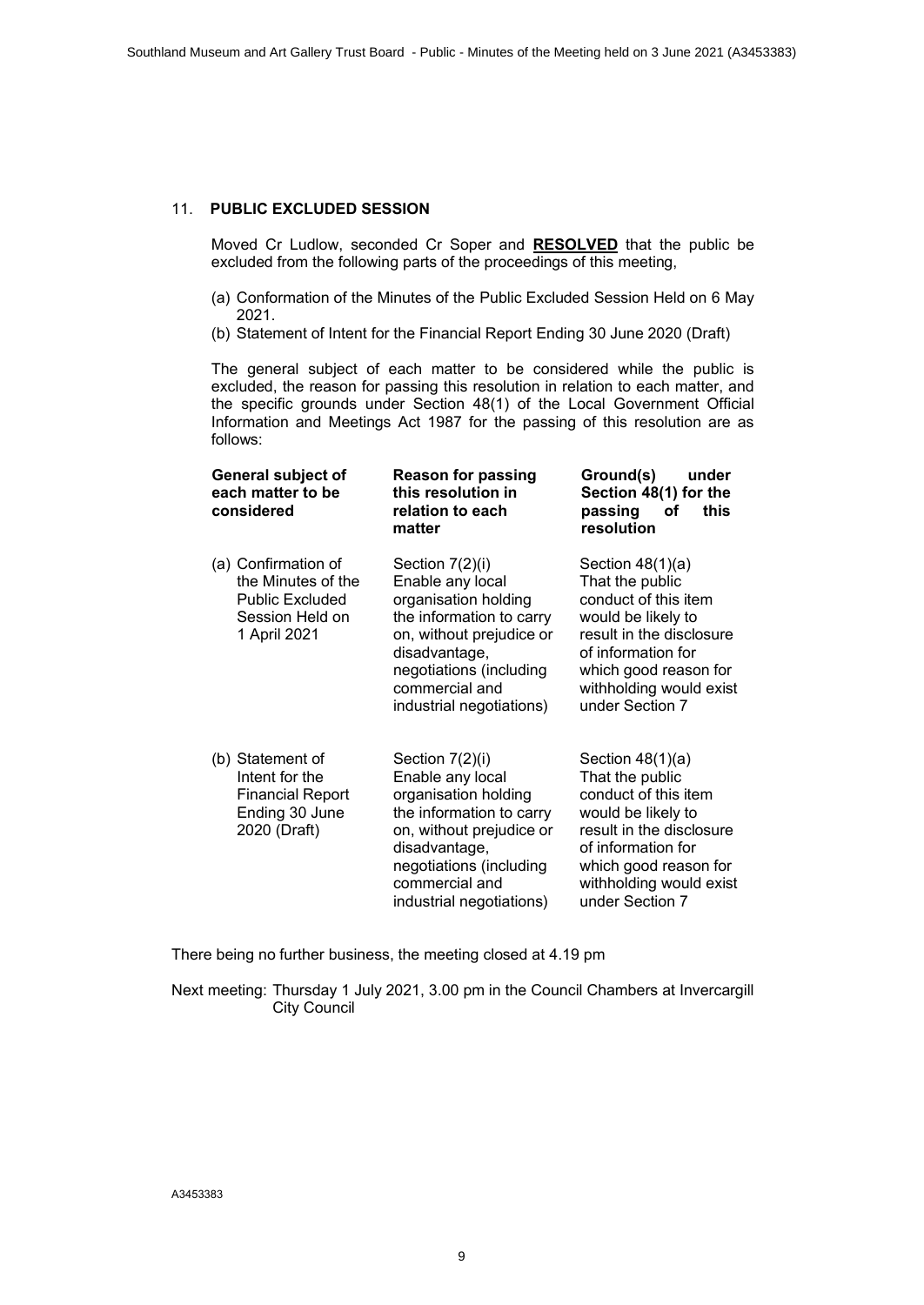

#### **ACTION SHEET**

<span id="page-9-0"></span>**Held on 03 June 2021**

| Originating | Item # | <b>Item Description</b>              | Action to be taken                                                                                                  | <b>Action by</b>            | Due date   |
|-------------|--------|--------------------------------------|---------------------------------------------------------------------------------------------------------------------|-----------------------------|------------|
| <b>Date</b> |        |                                      |                                                                                                                     |                             |            |
| 06/06/19    |        | Manawhenua Representation Jane Davis | A decision was made to meet with<br>Jane's whanau following the lifting of<br>Covid-19 isolation levels.            | Ms Neave                    | <b>WIP</b> |
| 03/10/19    |        | Dame Kiri Te Kanawa                  | Toni to make contact and invite<br>Dame Kiri Te Kanawa to the<br>museum opening when the date has<br>been confirmed | Cr Ludlow                   | 2021       |
| 02/04/20    |        | Hazard Report                        | Wayne Marriot to prepare a hazard<br>report in regards to holding nitrate<br>on-site.                               | Mr Marriot                  | 2021       |
| 11/03/2021  |        | Workshops                            | Confirm dates for workshops                                                                                         | <b>SMAG</b><br><b>Board</b> | 6 May 2021 |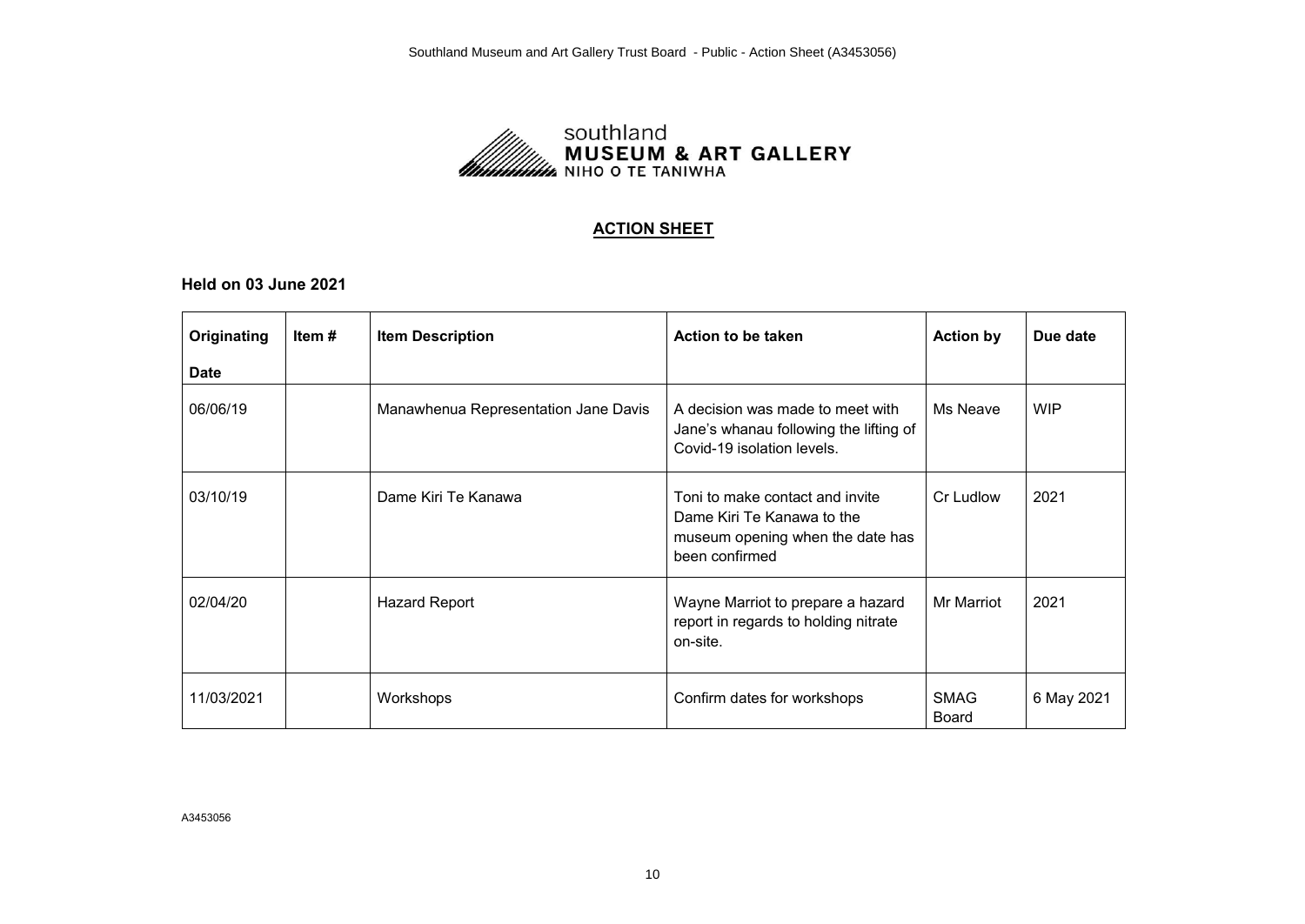#### <span id="page-10-0"></span>**TO: SOUTHLAND MUSEUM AND ART GALLERY TRUST BOARD**

#### **FROM: WAYNE MARIOTT – MANAGER – MUSEUM AND HERITAGE SERVICES**

#### **MEETING DATE: THURSDAY 1 JULY 2021**

#### **SMAG MANAGER'S REPORT FOR MAY 2021**

#### **RECOMMENDATIONS**

That the report "SMAG Manager's Report for May 2021" be received.

#### **SOUTHLAND MUSEUM AND ART GALLERY NIHO O TE TANIWHA**

#### **Collection:**

#### **Minerva**

Minerva is acknowledged the oldest public sculpture in Invercargill. Originally purchased for the Athenaeum in 1874 for the cost of £251 18s 8d (\$34,686.16 in 2021), it was shipped on the Bolden, from London on 10 November 1875, and arrived in Bluff, via Nelson in May 1876, and was unveiled at 1.00 pm on 1 July 1876.

In September 1876, Angus Kerr recommended that Minerva be painted white. In 1940, following a series of earthquakes in the North Island, Minerva was removed from the top of the Athenaeum and was lying in the Invercargill Borough Council yard. Members of the Museum Committee sought permission from Council to have Minerva transferred to the new museum site, which was granted in December 1940. Minerva stood guard outside the Museum while the building was used as an EPS by Invercargill City Council for the duration of the Second World War.

In 2020, the statue of Minerva was assessed by Liz Yuda of Artefacts Conservation Limited. With the support of Invercargill City Council and the New Zealand Lottery Grants Board, Minerva was removed and went to Pneumatic Contractors Limited where the old paint and active corrosion was removed. She was then relocated to Gilkison Engineering, where holes were repaired and a new support bracket was constructed for the base. She returned to Pneumatic Contractors, where she was re-blasted and a protective coating of paint was applied. Minerva has now returned to the Southland Museum and Art Gallery for storage pending reinstatement. The project came in significantly under budget.

Project costs were only \$14,398.56, against an original budget of \$23,954.89. A grant of \$15,970 was received from the New Zealand Lottery Grants Board. Expenditure from the grant was project specific and limited to 2/3 of the total budget. We are required to return \$6,473.76.

We were fortunate that three local firms were able to support the project - Freight Haulage Ltd, Pneumatic Contractors Ltd, and Gilkison Engineering. During the time the work was undertaken, 22 social media posts were made by the Museum which kept the community informed of the project.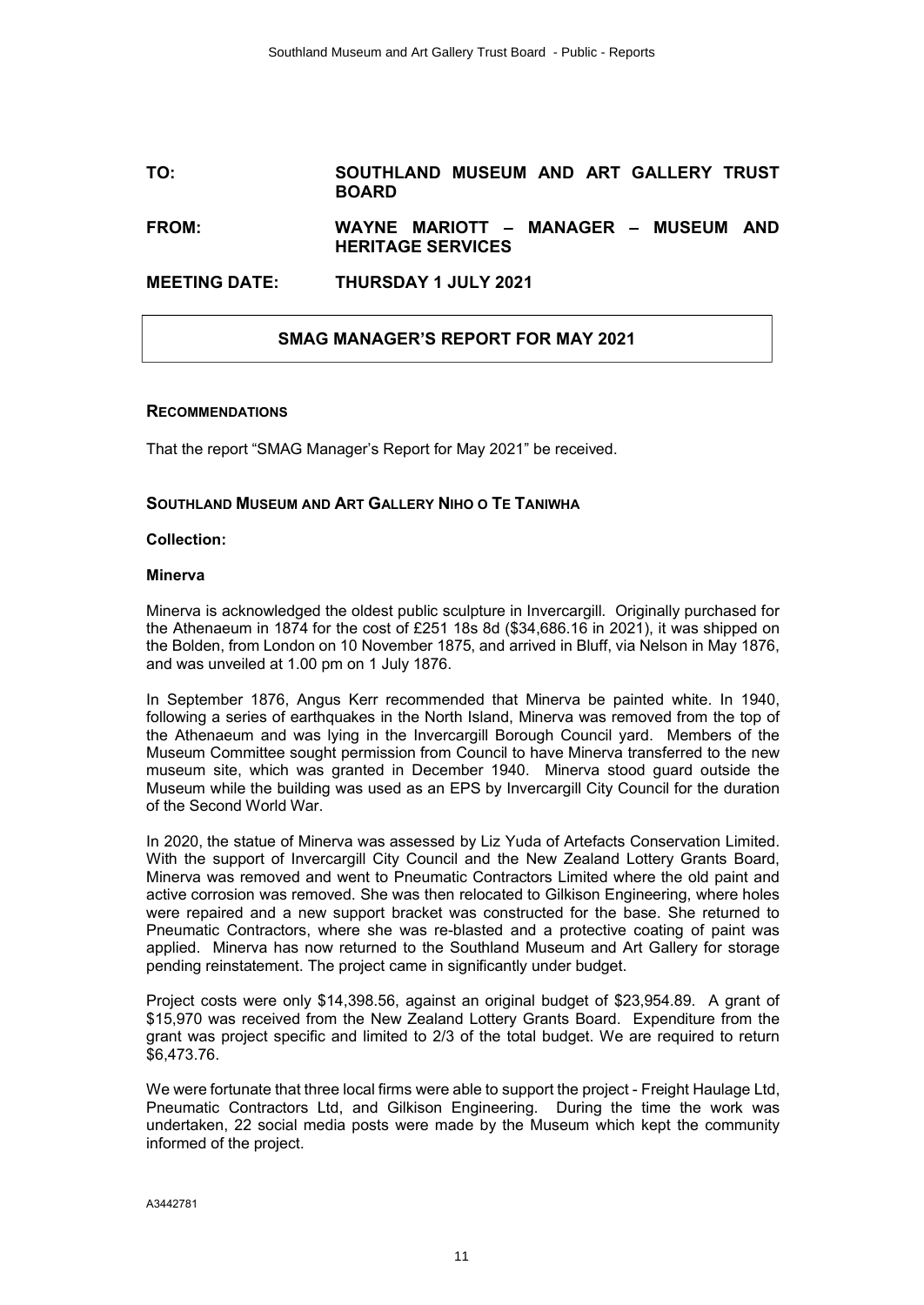| <b>Project Stage</b> | <b>Outline</b>       | <b>Total Recorded</b> | <b>Monthly increase</b> |
|----------------------|----------------------|-----------------------|-------------------------|
| Stage 1              | Full documentation   | 9,102 records         |                         |
| Ready for Relocation | Ready for Relocation | 14,237 records        | 88                      |
| Stage 3              | Photography          | 873 records           | 23                      |

#### **Cataloguing and Rehousing** as at 2 June 2021

#### **He Waka Tuia (HWT) - Visitor Numbers**

| <b>Month</b>      | <b>Total Visitors</b>        | <b>Total Open Hours</b> |
|-------------------|------------------------------|-------------------------|
| November 2020     | 772                          | 148                     |
| December 2020     | 893                          | 136                     |
| January 2021      | 1,068                        | 144                     |
| February 2021     | 613                          | 144                     |
| <b>March 2021</b> | 980                          | 158                     |
| April 2021        | 1,030                        | 156                     |
| May 2021          | 1,288                        | 183.5                   |
|                   | (plus 308 off-site children) |                         |

#### **Exhibitions and Public Programmes**

#### *You, Me and the Sea / Coastal Murihiku (28 May – 18 July)*

Since 18 May*, You, Me and the Sea* has begun to fill the exhibition space with numerous underwater creatures made from recycled plastic containers by both children and adults. Workshops initially ran onsite, and at the end of May, Janet de Wagt began to work individually with schools throughout the community. The creations made by the schools were then installed as part of the exhibition. There has been a noticeable increase in patronage, especially with young people bringing family and friends in to see their installed work.

The second part of the exhibition, *Coastal Murihiku* opened on the 28 May. With over 100 attendees travelling from Nelson to Stewart Island to attend the event, which was opened by Southland Conservancy Board Member, Alison Broad.

#### **Windows**

The HWT windows on Kelvin Street are now under the direction of Visitor Host, Emma Coppin, and the current installation reflects both *You, Me and the Sea* and *Coastal Murihiku.* A window is also being dedicated specifically to local schools for installations, which Emma will work with the schools to complete.

#### **Lighting**

Details of additional lighting for He Waka Tuia are being finalised. Additional lighting will meet the approved museum standards.

#### **Social media - Facebook**

The combined SMAG and HWT posts for the period ending 7 June was eight which reached 3,314 people. Following the opening of *Coastal Murihiku* on 28 May, artist Janet de Wagt has received significant magazine and national newspaper coverage on the exhibition. These shared posts are not counted as part of our statistics.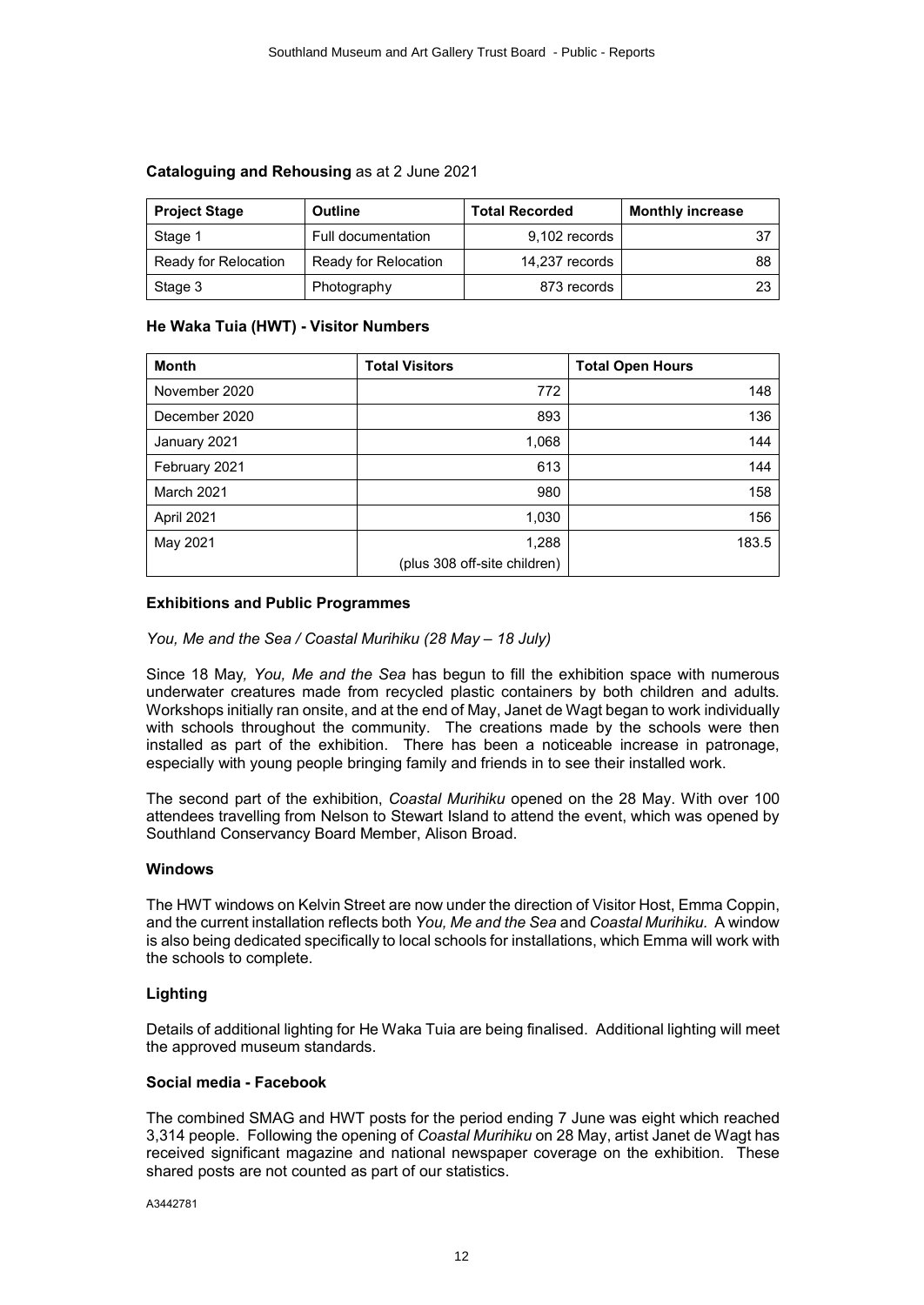|                  | 13 April - 10 May | 11 May $-7$ June | June |
|------------------|-------------------|------------------|------|
| Total posts      | 12                | 8                |      |
| Page views       | 369               | 236              |      |
| People reached   | 4105              | 3314             |      |
| Post engagements | 780               | 795              |      |
| Page Likes       | 30                | 23               |      |

Janet de Wagt's exhibition, *Coastal Murihiku* has continued to attract a wide community audience. Media coverage has been significant with articles appearing in the New Zealand Herald, Otago Daily Times, and Go NZ (NZ Herald) produced with the support of 100% Pure New Zealand. The media coverage was arranged by Janet de Wagt.

#### **Public Programmes**

*You, Me and the Sea* developed a successful in-house and external series of public programmes, led by Janet de Wagt, which reached 308 children between May 18 – 31, in Invercargill and Southland. The programmes will continue for the duration of the exhibition.

#### **Facilities**

The average gallery temperature in May for HWT 19.80 degrees.

Gallery 2 (SMAG) has recorded an average temperature of 20.64 and average rh of 49.29 (noting the lowest point has been 42 and highest 55).

Top Store (SMAG) has recorded an average temperature of 19.32 and average rh of 53 (noting the lowest point has been 51 and highest 56).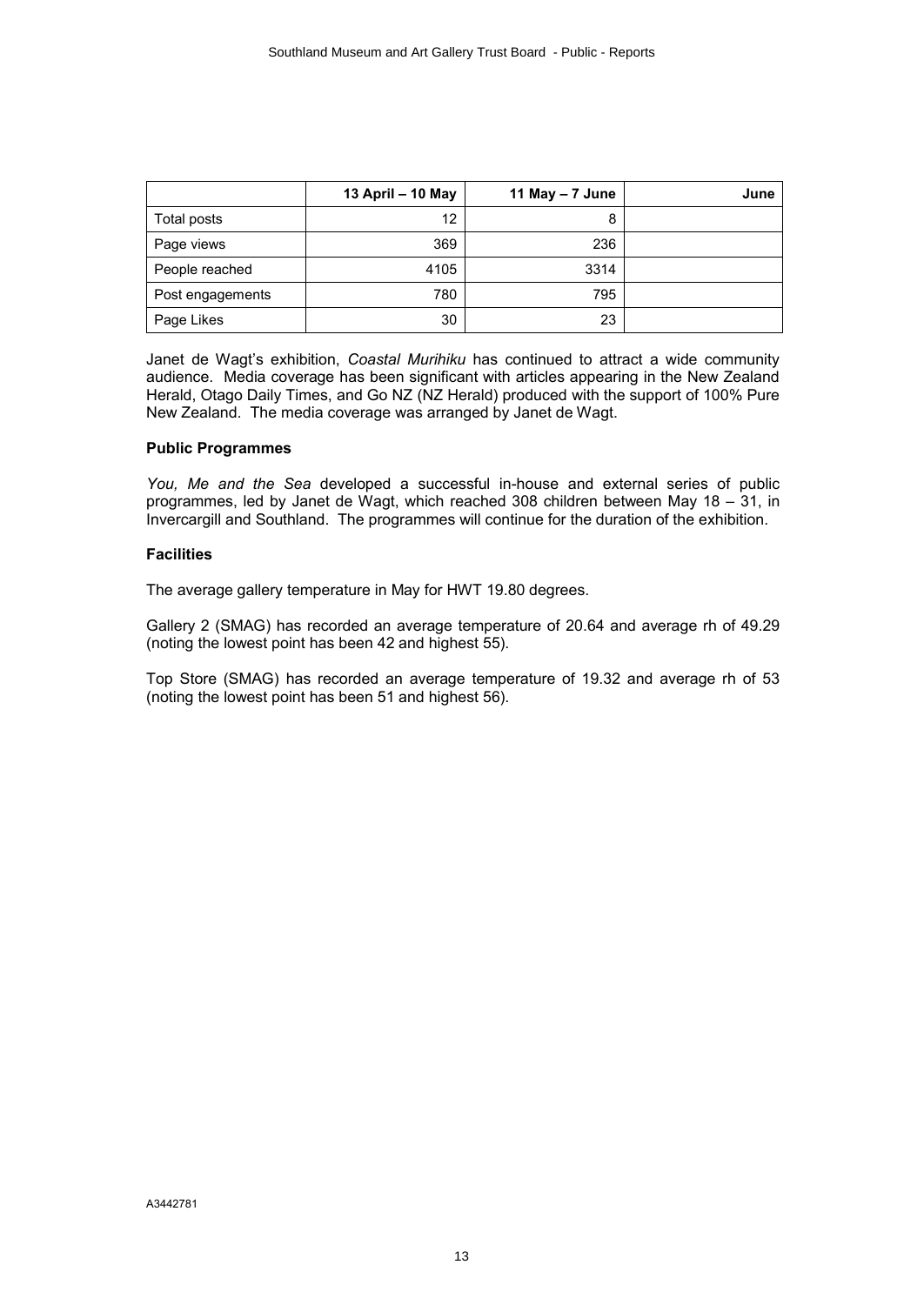## <span id="page-13-0"></span>**TO: SOUTHLAND MUSEUM AND ART GALLERY TRUST BOARD FROM: SIMON CRAIG – ACCOUNTANT MEETING DATE: THURSDAY 1 JULY 2021**

#### **FINANCIAL REPORT**

#### **SUMMARY**

Financial update which includes the Annual Timeline.

#### **RECOMMENDATIONS**

**That the Southland Museum and Art Gallery Trust Board:**

- **1. Receive the "Financial Report".**
- **2. Review and approve the Southland Museum & Art Gallery Trust Board Timeline for the 2021/2022 Financial Year (Appendix 1).**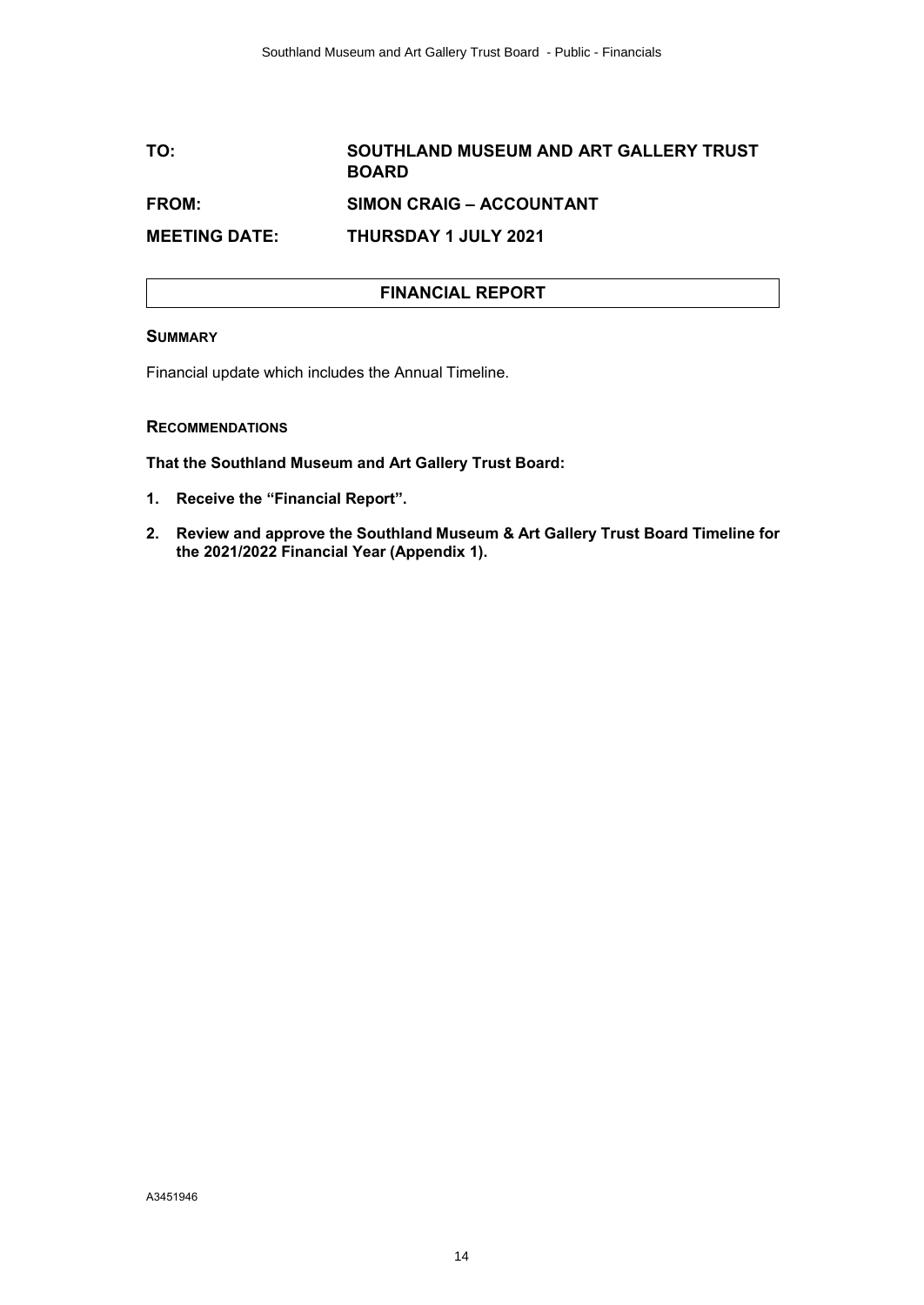<span id="page-14-0"></span>

| <b>SOUTHLAND MUSEUM &amp; ART GALLERY TRUST BOARD 2021/22 - TIMELINE</b>                                     |   |              |      |   |   |   |      |   |   |   |      |
|--------------------------------------------------------------------------------------------------------------|---|--------------|------|---|---|---|------|---|---|---|------|
| Item Due For Review 2021/22                                                                                  |   |              |      |   |   |   |      |   |   |   |      |
| <b>Nov</b><br>Feb<br><b>Sep</b><br>Oct<br><b>Dec</b><br><b>Mar</b><br><b>May</b><br>Jun<br>Jul<br>Apr<br>Aug |   |              |      |   |   |   |      |   |   |   |      |
| <b>DRAFT Annual Report reviewed</b>                                                                          |   | $\checkmark$ |      |   |   |   |      |   |   |   |      |
| Final Annual Report Signoff [Due to ICC & SDC]                                                               |   |              | 30/9 |   |   |   |      |   |   |   |      |
| Management fee automatic payment form updated                                                                |   |              | ✓    |   |   |   |      |   |   |   |      |
| <b>Business Plan Workshop</b>                                                                                |   |              |      | ✓ |   |   |      |   |   |   |      |
| <b>Business Plan Review</b>                                                                                  |   |              |      |   | ✓ |   |      |   |   |   |      |
| Bequest Term deposit renewal                                                                                 |   |              |      |   |   | ✓ |      | ✓ |   |   |      |
| <b>AGM</b>                                                                                                   |   |              |      |   |   | ✓ |      |   |   |   |      |
| Review of Draft Statement of Intents                                                                         |   |              |      |   |   | ✓ |      |   |   |   |      |
| Draft Statement of Intent [Due to ICC & SDC]                                                                 |   |              |      |   |   |   | 28/2 |   |   |   |      |
| 6 Monthly Financials [Due to ICC & SDC]                                                                      |   |              |      |   |   |   | 28/2 |   |   |   |      |
| Impairment of Building / Asset Valuation Review                                                              |   |              |      |   |   |   |      |   |   | ✓ |      |
| Fraud Policy / Delegation policy review                                                                      |   |              |      |   |   |   |      |   | ✓ |   |      |
| Final Statement of Intent [Due to ICC & SDC]                                                                 |   |              |      |   |   |   |      |   |   |   | 30/6 |
| Trustees review interest register                                                                            | ✓ | $\checkmark$ | ✓    | ✓ | ✓ | ✓ | ✓    | ✓ | ✓ | ✓ |      |